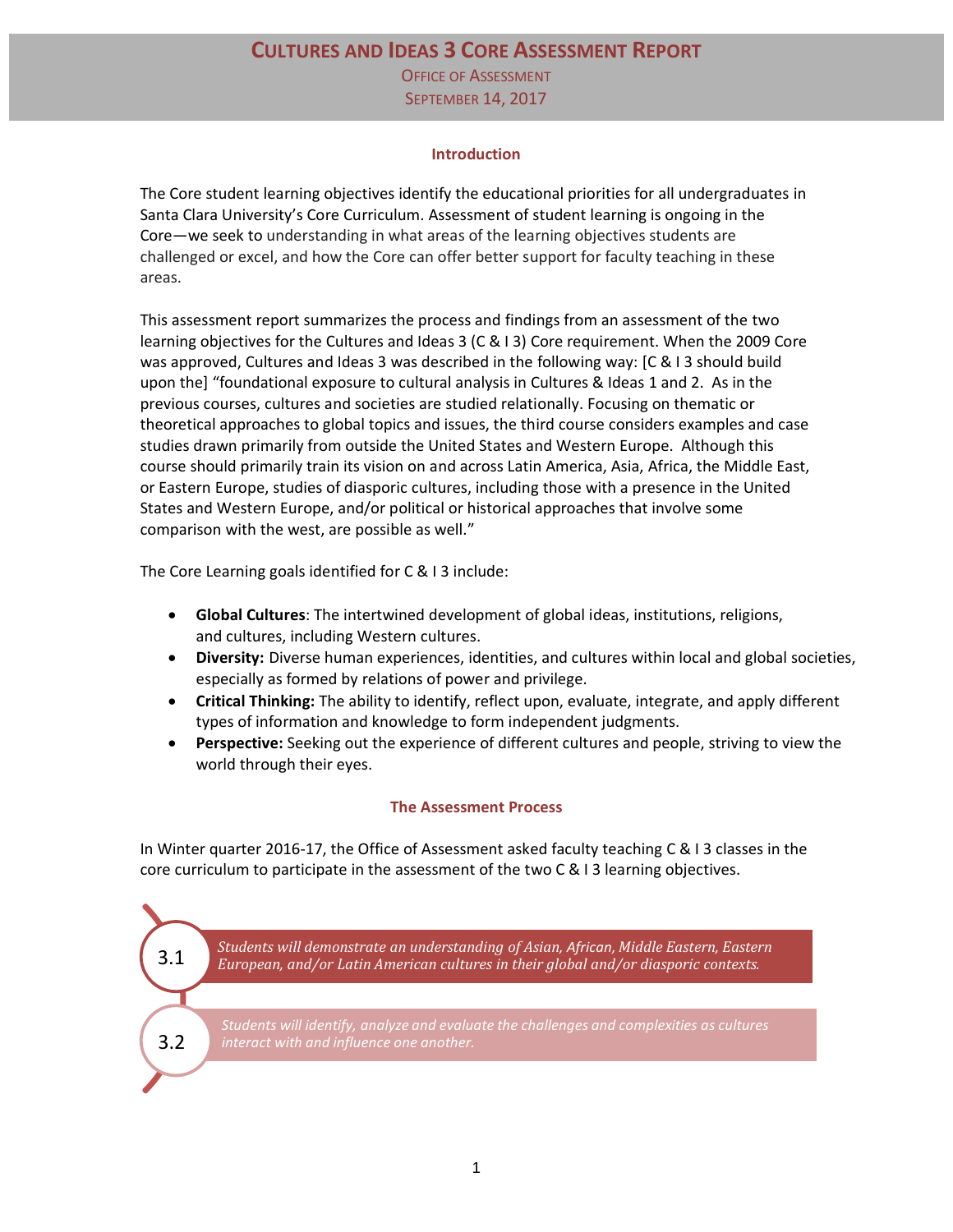Student work was collected from a random sample of students representing 15% of the 495 enrolled students in the C & I 3 classes. Faculty teaching the courses identified the assignments or exam questions providing the clearest evidence for student learning with respect to the two learning objectives. The Office of Assessment obtained student work representing a total of 68 students from 16 of the 22 classes offered and redacted student and faculty identifiers from this material.

The following quarter, seven faculty and one staff member participated in the assessment of the work. Each attended one of two norming sessions to become familiar with the rubric (see Appendix) used to score student work. Student learning for each objective was scored on a fourpoint proficiency scale. After the norming sessions were completed, the remaining student work was distributed among the raters to be scored. About 39% of the work was scored by two raters in order to examine whether the rubric was applied consistently across raters. Inter-rater reliability (IRR) was calculated using the software program AgreeStat<sup>®</sup> for the two learning objectives. The agreement coefficient Gwet's AC2 was interpreted, using simple ordinal weights and Landis-Koch benchmarks (see Table 1).

Table 1. Agreement Coefficients

| Learning Objective | Gwet's AC2 | <b>Benchmark</b> |
|--------------------|------------|------------------|
| LO 3.1             | 0.78       | Moderate         |
| LO 3.2             | 0.71       | Moderate         |

#### **What We Learned**

The scores given for each learning objective were tabulated and converted into percentages.

# *LO 3.1 Students will demonstrate an understanding of Asian, African, Middle Eastern, Eastern European, and/or Latin American cultures in their global and/or diasporic contexts.*

A majority of the student work was judged as proficient or highly proficient for learning objective 3.1 (combined 66 percent, see Figure 1). Another 18% of student work was judged as approaching proficiency and 6% was rated as not proficient. However, 10% was scored as "no evidence", meaning the scorers did not see evidence that the student work addressed the learning objective at all.



Figure 1. Percent of Rubric Scores for Learning Objective 3.1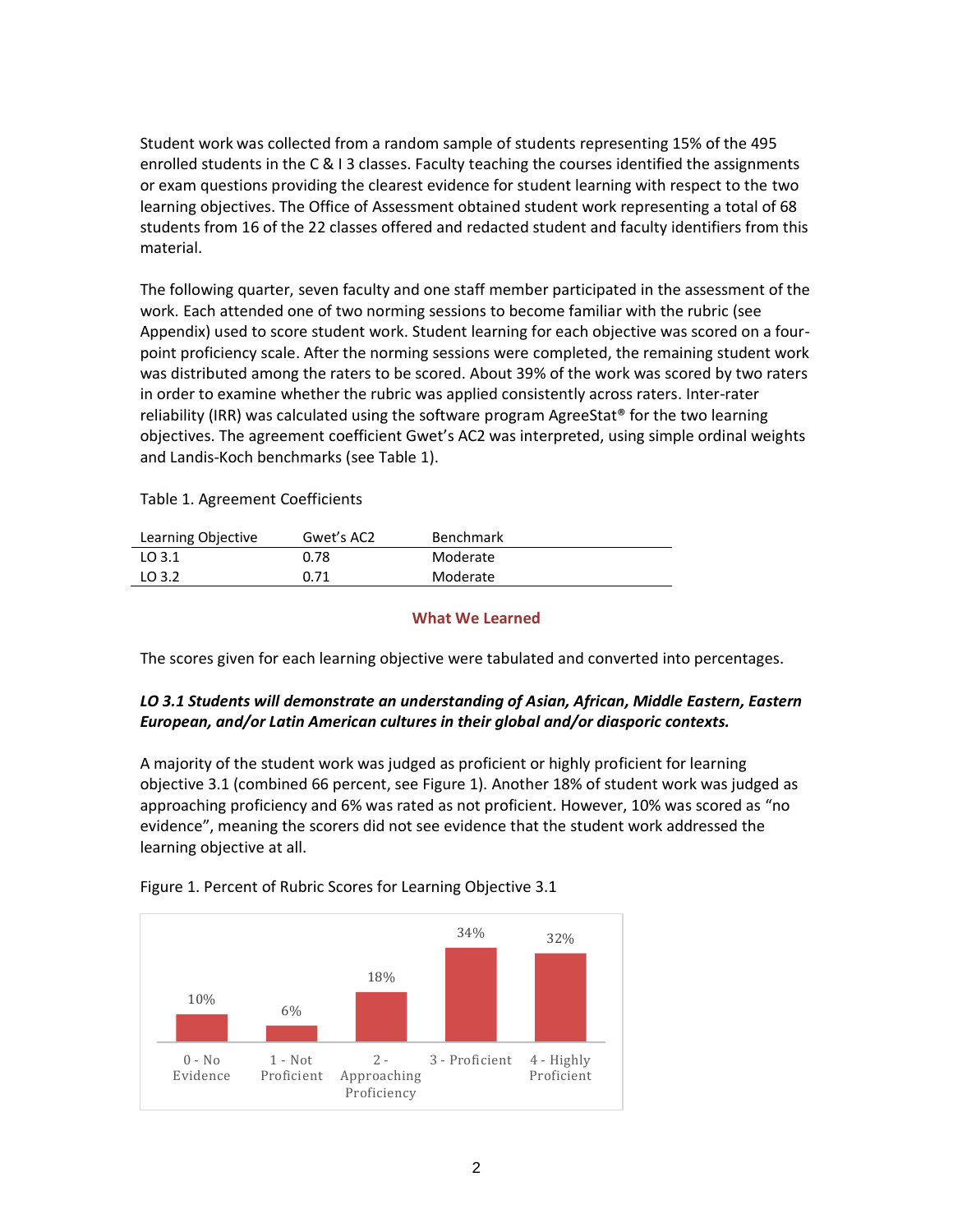# *LO 3.2 Students will identify, analyze and evaluate the challenges and complexities as cultures interact with and influence one another.*

Proficiency was fairly high for LO 3.2 with 58% of the student work receiving a score of 3 or 4 (See Figure 2). An additional 23% of the work was scored as approaching proficiency. Compared to LO 3.1, the same percent of the work was scored as not proficient (6%) and a higher percent as showing no evidence of learning pertaining to LO 3.2 (13%).



# Figure 2. Percent of Rubric Scores for Learning Objective 3.2

# Differences across students

Scores were also examined by selected student characteristics to see if there were statistically significant differences by student gender or race and ethnicity. No statistically significant differences were found for scores by gender or race/ethnicity.

# **Conclusions**

Overall, 66 percent of the sampled students are meeting the C & I 3 LO 3.1 objective: *Students will demonstrate an understanding of Asian, African, Middle Eastern, Eastern European, and/or Latin American cultures in their global and/or diasporic contexts.* It is particularly striking to see the high number of students (32%) whose work reaches the highest level of proficiency defined by the scoring rubric.

A smaller percentage of students (58%) are scored as meeting or exceeding LO 3.2: *Students will identify, analyze and evaluate the challenges and complexities as cultures interact with and influence one another.* This learning objective is more complex that LO 3.1, asking the students do engage in more analytic thinking and examine mutual cultural influences.

In the assessment of the student work, faculty scorers observed that some student work did not examine cultures from outside the United States and Western Europe when, in fact, the C & I 3 requirement specifies attention to Asian, African, Middle Eastern, Eastern European, and/or Latin American cultures. It appeared that the assignments had not asked the students to address these cultures in particular. This helps explain why 10% and 13% of the work for LO 3.1 and LO 3.2, respectively, showed no evidence that the student work addressed the learning objectives.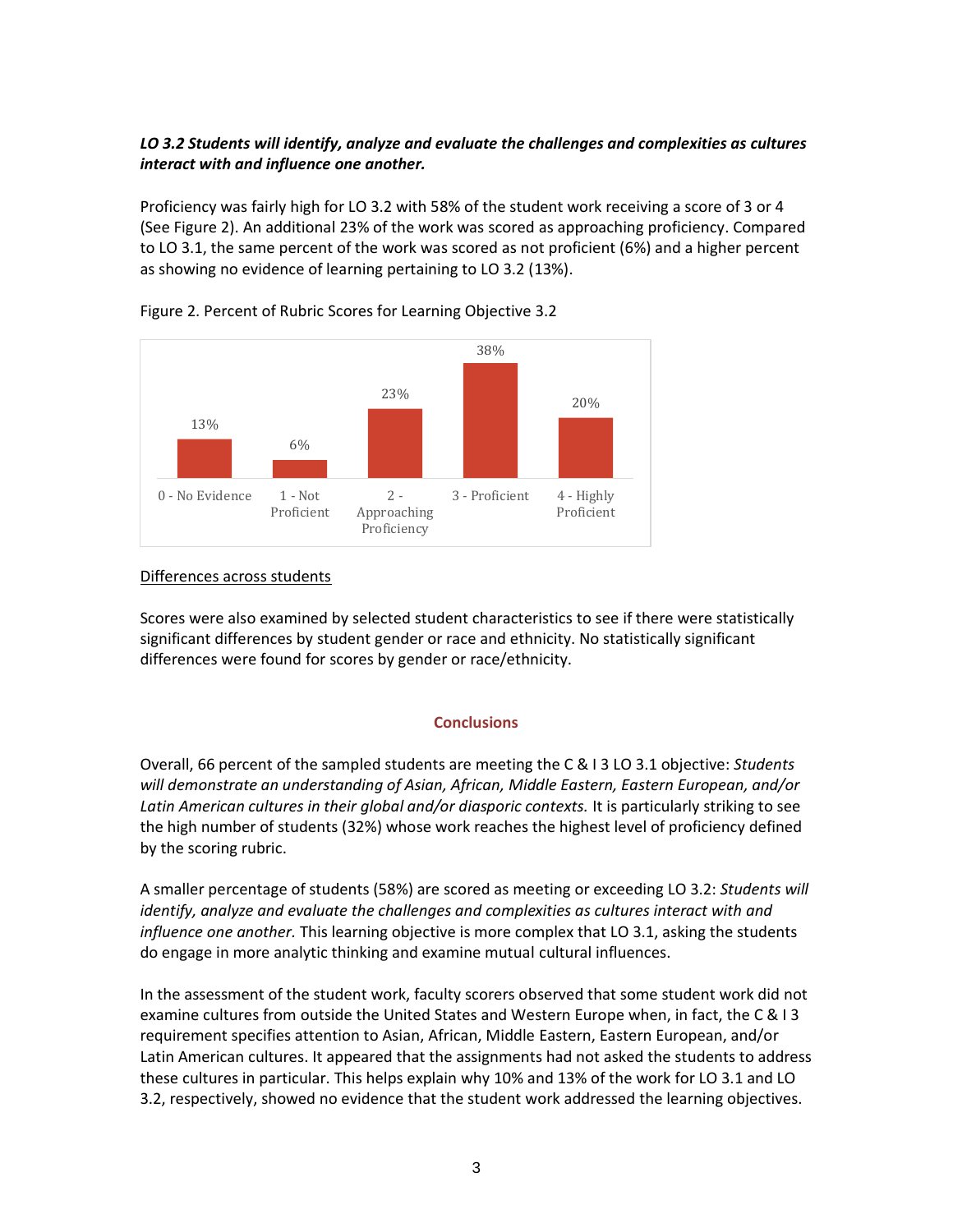For LO 3.2, the faculty also observed that student work might have addressed a more singular line of cultural influence (how culture A affects culture B without considering the mutual nature of the interaction and influence) or students lacked critical reflection of the challenges or issues and how they relate to cultural practices or worldviews. Either of these approaches would have led to a lower rubric score.

It is important that faculty review their assignments and make sure they are asking students to address the learning objectives and in particular, they are asking students to address cultures outside of the U.S. and Western Europe. Second, it will be helpful to invite discussion among faculty teaching in the C & I 3 Core areas about ways in which their instruction and assignments address the second learning objective dealing with identifying, analyzing and evaluating the challenges and complexities as cultures interact with and influence one another.

**Acknowledgments**: The Office of Assessment thanks the C&I 3 FCC, the faculty teaching Core courses who participated in the assessment, the faculty members who participated as scorers for the student work, and our student assistants who contribute to the many stages of the assessment process.